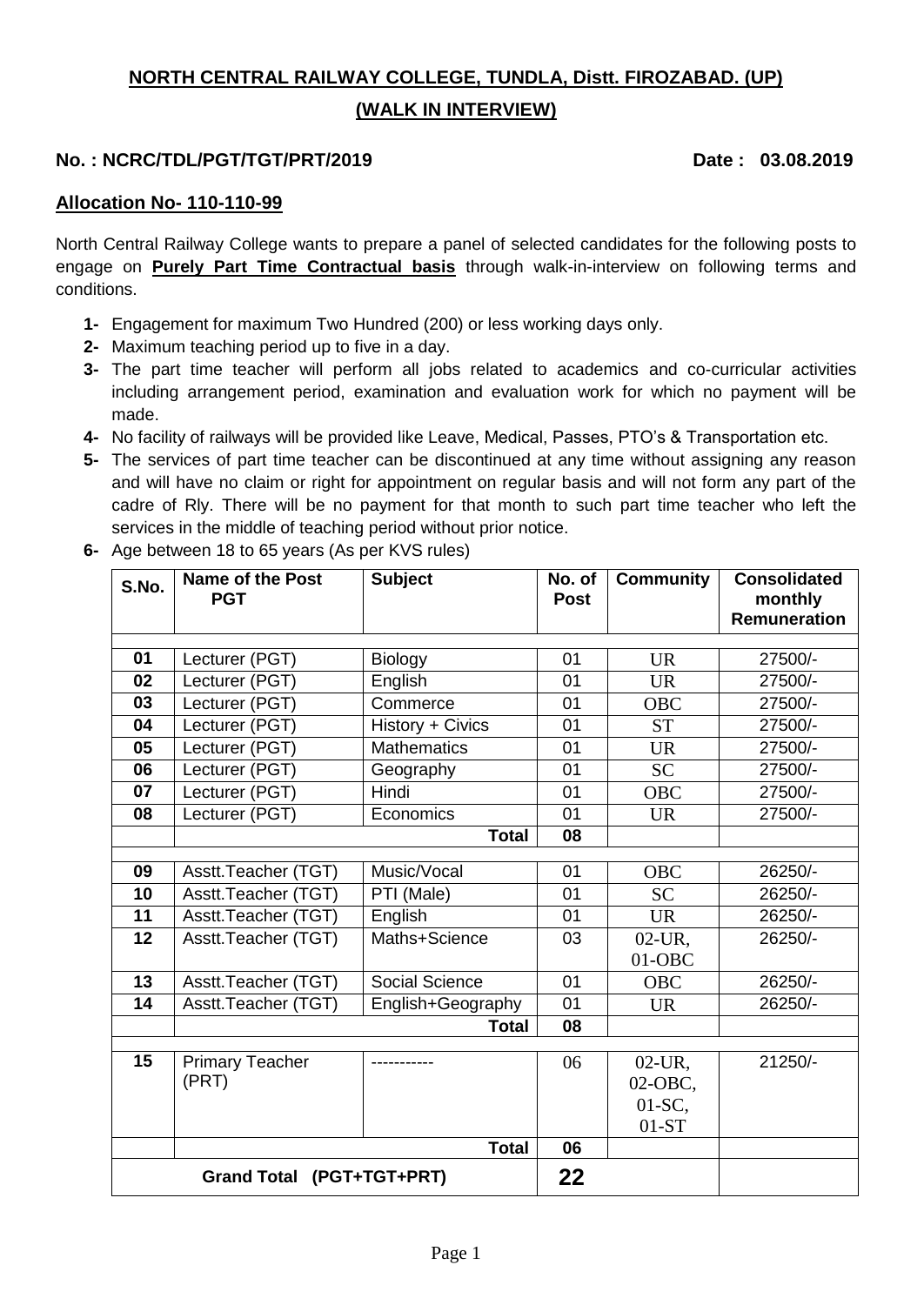# **7- Educational Qualifications For PGT (S.No. 01 to 08) : -**

**(A)** Two years integrated Post Graduate Course of Regional College of Education of NCERT in the concerned subject with at least 50% marks in aggregate.

**Or Contract Contract Or** 

Master's Degree from a recognized university with at least 50% marks in aggregate in the following subjects :

| S.No. | Post (Subject)         | <b>Subject(s) at Post Graduate Level</b>                              |
|-------|------------------------|-----------------------------------------------------------------------|
| 01    | PGT (Biology)          | Botany/Zoology/ Life Science/Bio Science/Genetics/Micro Biology/      |
|       |                        | Bio-Technology/Molecular Bio/Plant Physiology provided they have      |
|       |                        | studied Botany and Zoology at Graduation Level.                       |
| 02    | PGT (English)          | English                                                               |
| 03    | PGT (Commerce)         | Master Degree in commerce. However, holder of Degree of M.Com.        |
|       |                        | in Applied /Business Economics shall not be eligible.                 |
| 04    | PGT (History + Civics) | History + Civics (in both subjects)                                   |
| 05    | PGT (Mathematics)      | Mathematics/ Applied Mathematics                                      |
| 06    | PGT (Geography)        | Geography                                                             |
| 07    | PGT (Hindi)            | Hindi or Sanskrit with Hindi as one of the subjects at Graduate Level |
| 08    | PGT (Economics)        | Economics/ Applied Economics/ Business Economics                      |

**(B)** B.Ed. or equivalent degree from a recognized university.

**(C)** Proficiency in teaching in Hindi and English medium.

Desirable : Knowledge of Computer Applications.

## **8- Educational Qualifications For TGT (S.No. 09 to 14) : -**

**(A)** Four years integrated degree Course of Regional College of Education of NCERT in the concerned subject with at least 50% marks in aggregate.<br>Or

**Or Or** 

Bachelor's Degree with atleast 50% marks in the concerned subject/combination of subject and in aggregate. The elective subjects and languages in the combination of subjects are as under :

| S.No.           | Post (Subject)              | Subject(s) at Graduate Level                                                                                                                                                                                                                                                                                                                                                                                                                                                                                                                                                                                                                                                               |
|-----------------|-----------------------------|--------------------------------------------------------------------------------------------------------------------------------------------------------------------------------------------------------------------------------------------------------------------------------------------------------------------------------------------------------------------------------------------------------------------------------------------------------------------------------------------------------------------------------------------------------------------------------------------------------------------------------------------------------------------------------------------|
| 09              | TGT (Music/Vocal)           | i) Degree in Music from a recognized University with at least 50% in<br>aggregate. OR<br>Higher Secondary/Sr. Secondary with any of the following:<br>Sangeet Visharad of Gandharav Mahavidyalaya Bombay. or<br>Bhatkhande Sangeet Vidyapeeth, Lucknow. or<br>Indra Kala Sangeet Viswa Vidyalaya. Khairagarh or<br>Sangeet Prabhakar Examination of Prayag Sangeet Samit, Allahabad.<br>OR.<br>The following Degree / Diploma awarded by Pracheen Kala Kendra,<br>Chandigarh will be treated as equivalent qualification for the post of<br>Music Teacher.<br>i. Sangeet Bhaskar with Graduation in any discipline. or<br>ii. Sangeet/Nritya Bhushan with Graduation in any discipline. or |
|                 |                             | iii. Sangeet Bhushan or Sangeet/Nritya Visharad with Sr. Secondary/<br>Intermediate/ Part-I examination of 3 years Degree Course.                                                                                                                                                                                                                                                                                                                                                                                                                                                                                                                                                          |
| 10              | TGT (PTI/Male)              | Bachelor's Degree in Physical Education or B.P.Ed.                                                                                                                                                                                                                                                                                                                                                                                                                                                                                                                                                                                                                                         |
| 11              | TGT (English)               | English Literature as a subject in all the three years.                                                                                                                                                                                                                                                                                                                                                                                                                                                                                                                                                                                                                                    |
| 12 <sub>2</sub> | TGT (Maths+Science)         | Bachelor's Degree in Mathematics with any two of the following<br>subjects :- Physics/Chemistry/Electronics/Computer Science /<br><b>Statistics</b>                                                                                                                                                                                                                                                                                                                                                                                                                                                                                                                                        |
| 13              | <b>TGT (Social Science)</b> | Any two of the following:<br>History, Geography, Economics and Pol. Science of which one<br>must be either History or Geography.                                                                                                                                                                                                                                                                                                                                                                                                                                                                                                                                                           |
| 14<br>ו היה והי | TGT (English+Geography)     | English Literature and Geography (in both subjects)<br>المتحاولة والمستحدث والمتحدث والمستنقذ والمستحدث والمتناور                                                                                                                                                                                                                                                                                                                                                                                                                                                                                                                                                                          |

**(B)** B.Ed. or equivalent degree from a recognized university.

**(C)** Must be Qualified **CTET(Elementary stage)/ TET(Upper Prim. Level)** for all TGTs except TGT(Music/vocal) & TGT(PTI/male).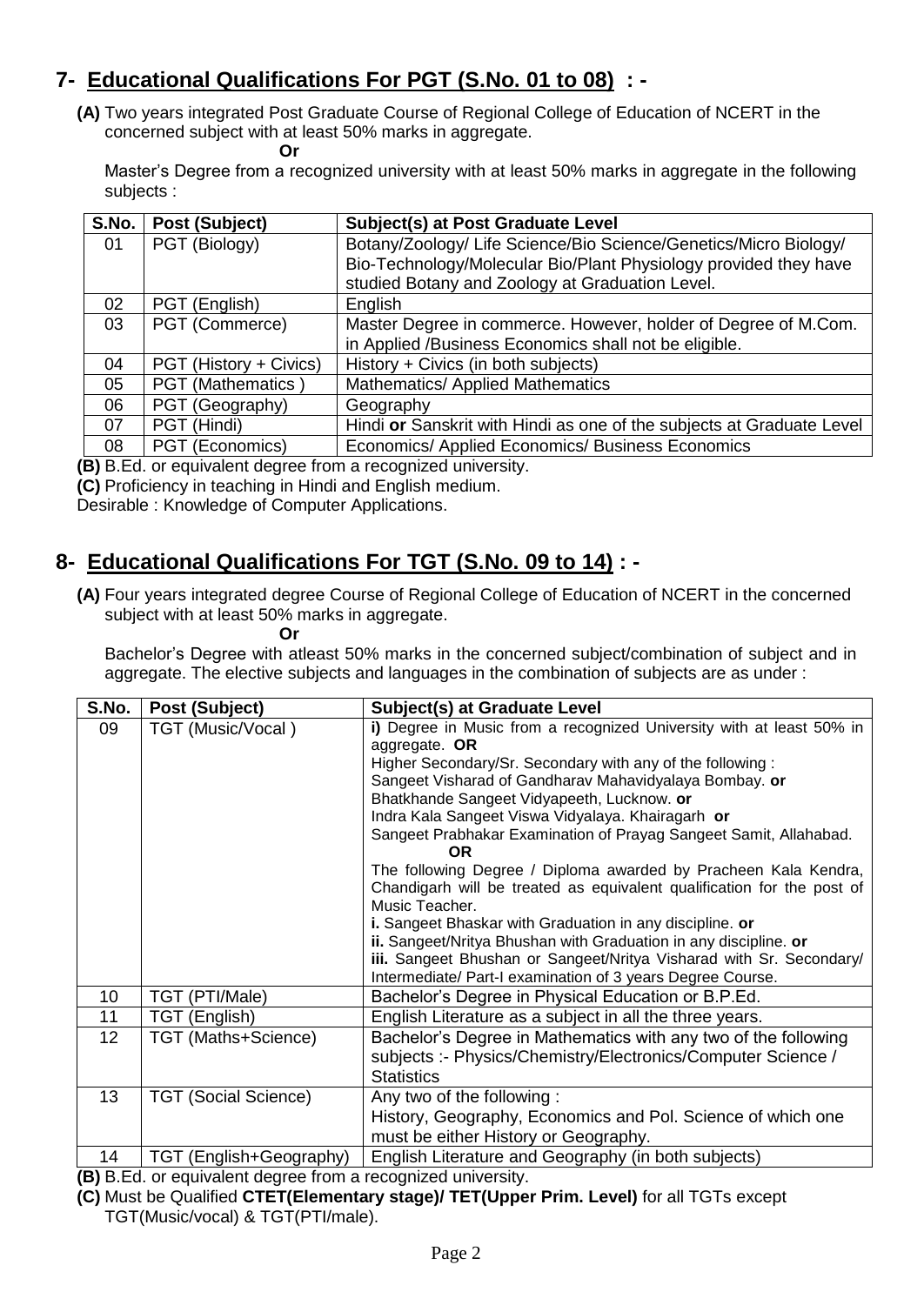**(D)** Proficiency in teaching in Hindi and English medium. Desirable : Knowledge of Computer Applications.

### **9- Educational Qualifications For PRT (S.No. 15) : -**

- **(A)** Senior Secondary School Certificate with 50% marks or Intermediate with 50% marks or its equivalent.
- **(B)** D.Ed./B.El.Ed./B.Ed. or equivalent diploma/ degree from a recognized university.
- **(C)** Must be Qualified **CTET(Primary stage)/ TET(Primary Level)** .
- **(D)** Proficiency in teaching in Hindi and English medium.

Desirable : Knowledge of Computer Applications.

- **10-** There will be an exemption of **5% marks** in educational qualification for reserve categories (i.e. SC/ST/OBC/Physical Handicapped). It means the minimum educational qualification will be **45%**.
- **11- Last date - 30.09.2019** :

The application form along with the duly attested Photostat copies should reached to "**The Principal, North Central Railway College, Tundla, District Firozabad, Pin 283204, (UP)" through registered/speed post only before or on 30.09.2019**. Before applying kindly authenticate the application proforma from employment newspaper. Willing candidates should submit their application in a separate envelope for each post.

- **12- The List of Eligible candidates for Interview will be displayed on College Notice Board on 01.11.2019.**
- **13 (a) Interview for PGT on 04.11.2019 at 8:30 am (b) Interview for TGT** on 05.11.2019 at 8:30 am  $\frac{1}{2}$  in Principal's Chamber, NCR College, Tundla. **(c) Interview for PRT on 06.11.2019 at 8:30 am**
- **14-** If the no. of applicants exceeds, the interview will be sustained for next day also. So, candidates must arrange their lodging and boarding for more than one day.
- **15-** Before applying, applicants must authenticate the educational qualification and community published in Employment Newspaper and in other newspapers. Inscribe the S.No., Post, Subjects & Community on the top of your registered envelop.
- **Note :** No T.A. / D.A will be admissible for attending the interview**.** Applications shall be treated as cancelled if the applications are not in prescribed proforma/ not received on time/ incomplete or sent by ordinary post.

**Principal Principal NCR College, Tundla**